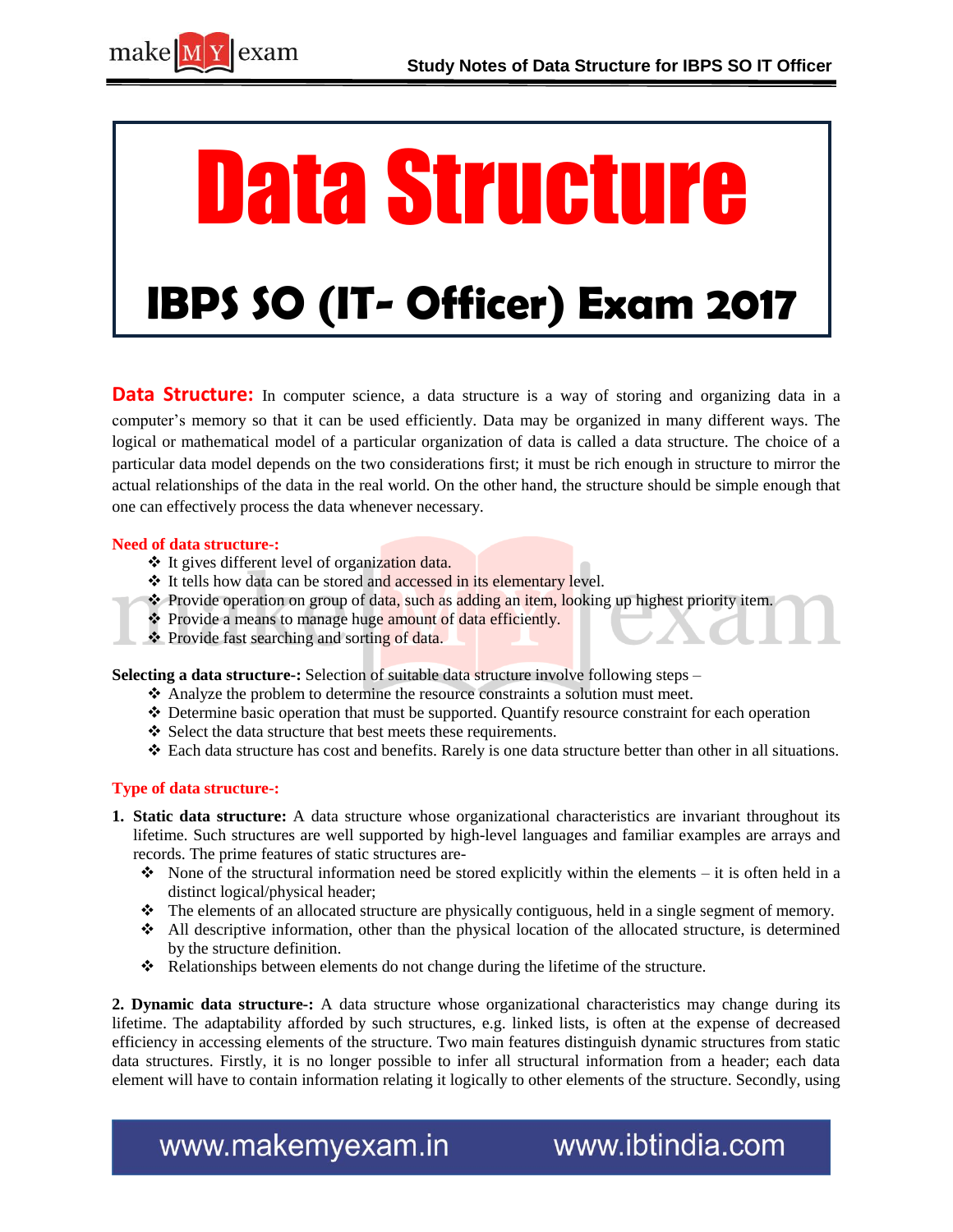

a single block of contiguous storage is often not appropriate, and hence it is necessary to provide some storage management scheme at run-time.

#### **Linear Data Structure-:**

 A data structure is said to be linear if its elements from any sequence. There are basically two ways of representing such linear structure in memory.

**a)** One way is to have the linear relationships between the elements represented by means of sequential memory location. These linear structures are called arrays**.**

**b)** The other way is to have the linear relationship between the elements represented by means of pointers or links. These linear structures are called linked lists**.** The common examples of linear data structure are arrays, queues, stacks and linked lists.

#### **Non-linear Data Structure-:**

 This structure is mainly used to represent data containing a hierarchical relationship between elements. E.g. graphs, family trees and table of contents.

#### **Array-:**

 The simplest type of data structure is a linear (or one dimensional) array. A list of a finite number *n* of similar data referenced respectively by a set of *n* consecutive numbers, usually  $1, 2, 3, \ldots, n$ . if we choose the name **A** for the array, then the elements of **A** are denoted by subscript notation.

Linked List-: One disadvantage of using arrays to store data is that arrays are static structures and therefore cannot be easily extended or reduced to fit the data set. Arrays are also expensive to maintain new insertions and deletions. In this chapter we consider another data structure called Linked Lists that addresses some of the limitations of arrays. A linked list is a linear data structure where each element is a separate object.



Each element (we will call it a **node**) of a list is comprising of two items - the data and a reference to the next node. The last node has a reference to null. The entry point into a linked list is called the **head** of the list. It should be noted that head is not a separate node, but the reference to the first node. If the list is empty then the head is a null reference.

A linked list is a dynamic data structure. The number of nodes in a list is not fixed and can grow and shrink on demand. Any application which has to deal with an unknown number of objects will need to use a linked list.

One disadvantage of a linked list against an array is that it does not allow direct access to the individual elements. If you want to access a particular item then you have to start at the head and follow the references until you get to that item.

Another disadvantage is that a linked list uses more memory compare with an array - we extra 4 bytes (on 32 bit CPU) to store a reference to the next node.

#### Types of Linked Lists

- 1. A **singly linked list** is described above.
- 2. A **doubly linked list** is a list that has two references, one to the next node and another to previous node.

www.makemyexam.in

www.ibtindia.com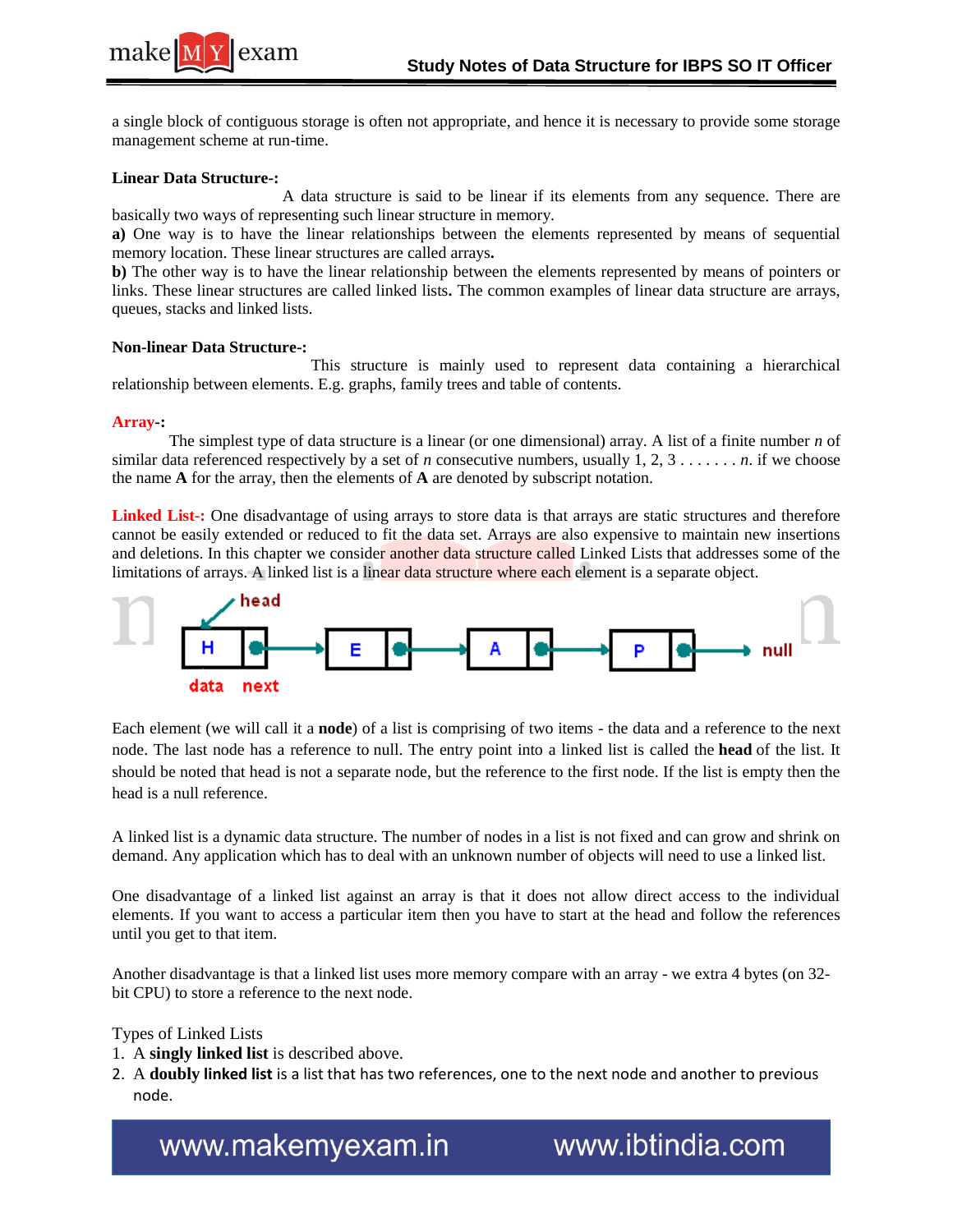



Another important type of a linked list is called a **circular linked list** where last node of the list points back to the first node (or the head) of the list.

#### **Abstract Data Type-:**

 It can be defined as a collection of data items together with the operations on the data. The word "abstract" refers to the fact that the data and the basic operations defined on it are being studied independently of how they are implemented. It involves **what** can be done with the data, not how has to be done. For ex, in the below figure the user would be involved in checking that what can be done with the data collected not how it has to be done.

#### **Queue- :**

 A queue is a linear list of elements in which deletion can take place only at one end, called the *front*, and insertions can take place only at the other end, called the *rear*. The term "front" and "rear" are used in describing a linear list only when it is implemented as a queue. Queue is also called **first-in-first-out (FIFO***)* lists. Since the first element in a queue will be the first element out of the queue. In other words, the



order in which elements enters a queue is the order in which they leave.

- **There are main two ways to implement a queue:**
- 1. Circular queue using array
- 2. Linked Structures (Pointers)

#### **Primary queue operations:**

**Enqueue :** insert an element at the rear of the queue.

**Dequeue :** remove an element from the front of the queue Following is the algorithm which describes the implementation of Queue using an Array.

#### **Priority queue-:**

 Priority queue is a linear data structure. It is having a list of items in which each item has associated priority. It works on a principle add an element to the queue with an associated priority and remove the element from the queue that has the highest priority. In general different items may have different priorities. In this queue highest or the lowest priority item are inserted in random order. It is possible to delete an element from a priority queue in order of their priorities starting with the highest priority. While priority queues are often implemented with heaps, they are conceptually distinct from heaps. A priority queue is an abstract concept like **"a list"** or **"a map"**; just as a list can be implemented with a linked list or an array, a priority queue can be implemented with a heap or a variety of other methods such as an unordered array.

www.makemyexam.in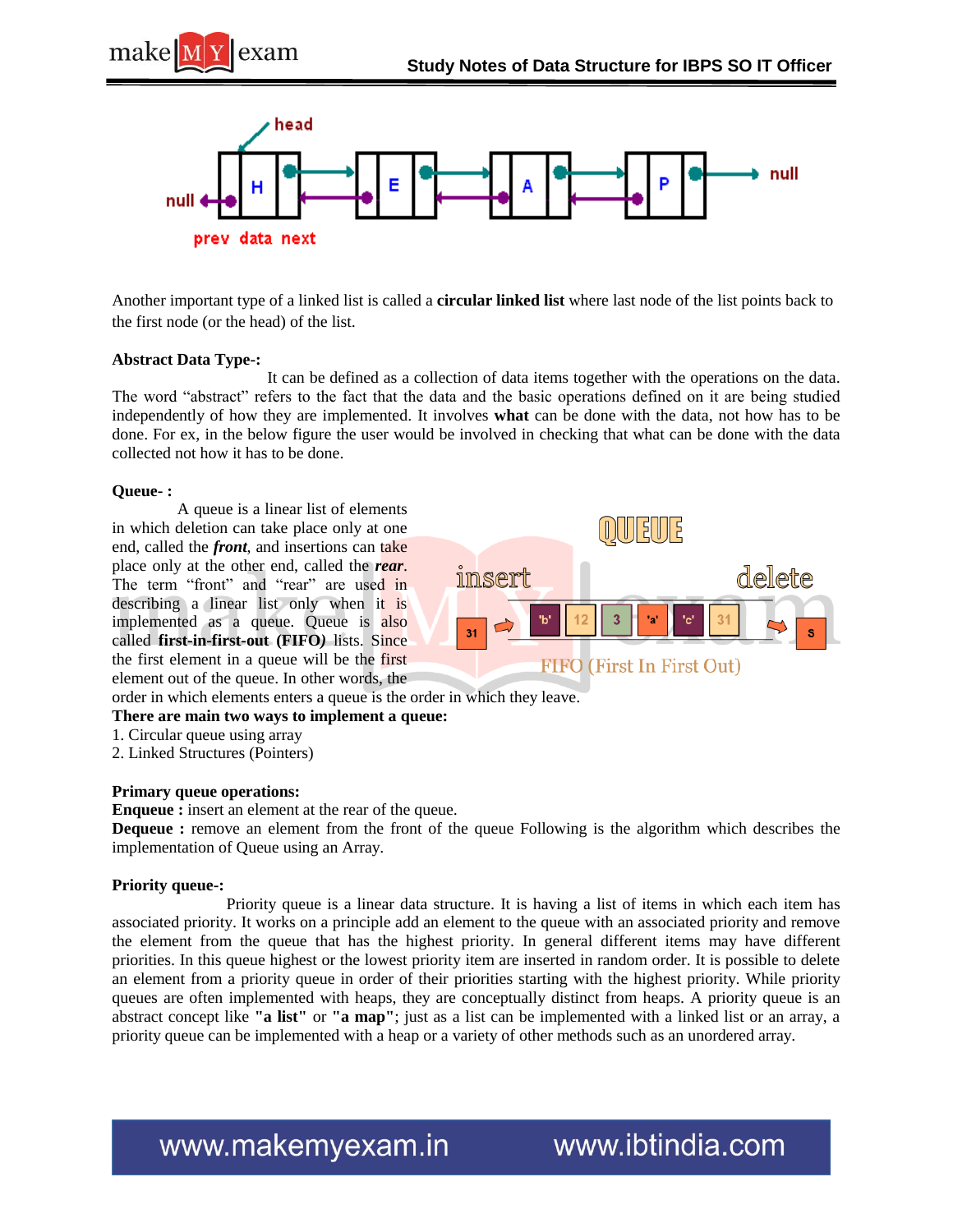

#### **Stack-:**

 It is an ordered group of homogeneous items of elements. Elements are added to and removed from the top of the stack (the most recently added items are at the top of the stack). The last element to be added is the first to be removed (LIFO: Last In, First Out).

#### **Stack Operations-:**

These are two basic operations associated with stack:

- *1. Push()* is the term used to insert/add an element into a stack.
- *2. Pop()* is the term used to delete/remove an element from a stack.



#### **Tree - :**

A node is a structure which may contain a value, a condition, or represent a separate data structure (which could be a tree of its own). Each node in a tree has zero or more **child nodes,** which are below it in the tree (by convention, trees grow down, not up as they do in nature). A node that has a child is called the child's **parent node** (or ancestor node, or superior). A node has at most one parent. Nodes that do not have any children are called **leaf nodes**. They are also referred to as terminal nodes. The **height** of a node is the length of the longest downward path to a leaf from that node. The height of the root is the height of the tree. The depth of a node is the length of the path to its root (i.e., its root path).

#### **Binary Tree -:**

 The binary tree is a fundamental data structure used in computer science. The binary tree is a useful data structure for rapidly storing sorted data and rapidly retrieving stored data. A binary tree is composed of parent nodes, or leaves, each of which stores data and also links to up to two other child nodes (leaves) which can be visualized spatially as below the first node with one placed to the left and with one placed to the right. It is the relationship between the leaves linked to and the linking leaf, also known as the **parent node**, which makes the binary tree such an efficient data structure. It is the leaf on the left which has a lesser key value (i.e, the value used to search for a leaf in the tree), and it is the leaf on the right which has an equal or greater key value. As a result, the leaves on the farthest left of the tree have the lowest values,



whereas the leaves on the right of the tree have the greatest values. More importantly, as each leaf connects to two other leaves, it is the beginning of a new, smaller, binary tree. Due to this nature, it is possible to easily access and insert data in a binary tree using search and insert functions recursively called on **successive leaves**.

#### **Complete Binary Tree -:**

 A binary tree T with n levels is complete if all levels except possibly the last are completely full, and the last level has all its nodes to the left side. A complete binary tree has 2k nodes at every depth  $k < n$  and between 2n and 2n+1-1 nodes altogether. It can be efficiently implemented as an array, where a node at index i has children at indexes 2i and 2i+1 and a parent at index i/2, with one-based indexing. If child index is greater than the number of nodes, the child does not exist. A complete binary tree can be represented in an array in the following approach. If root node is stored at index i, it's left, and right children are stored at indices 2\*i+1, 2\*i+2 respectively.



www.makemyexam.in

www.ibtindia.com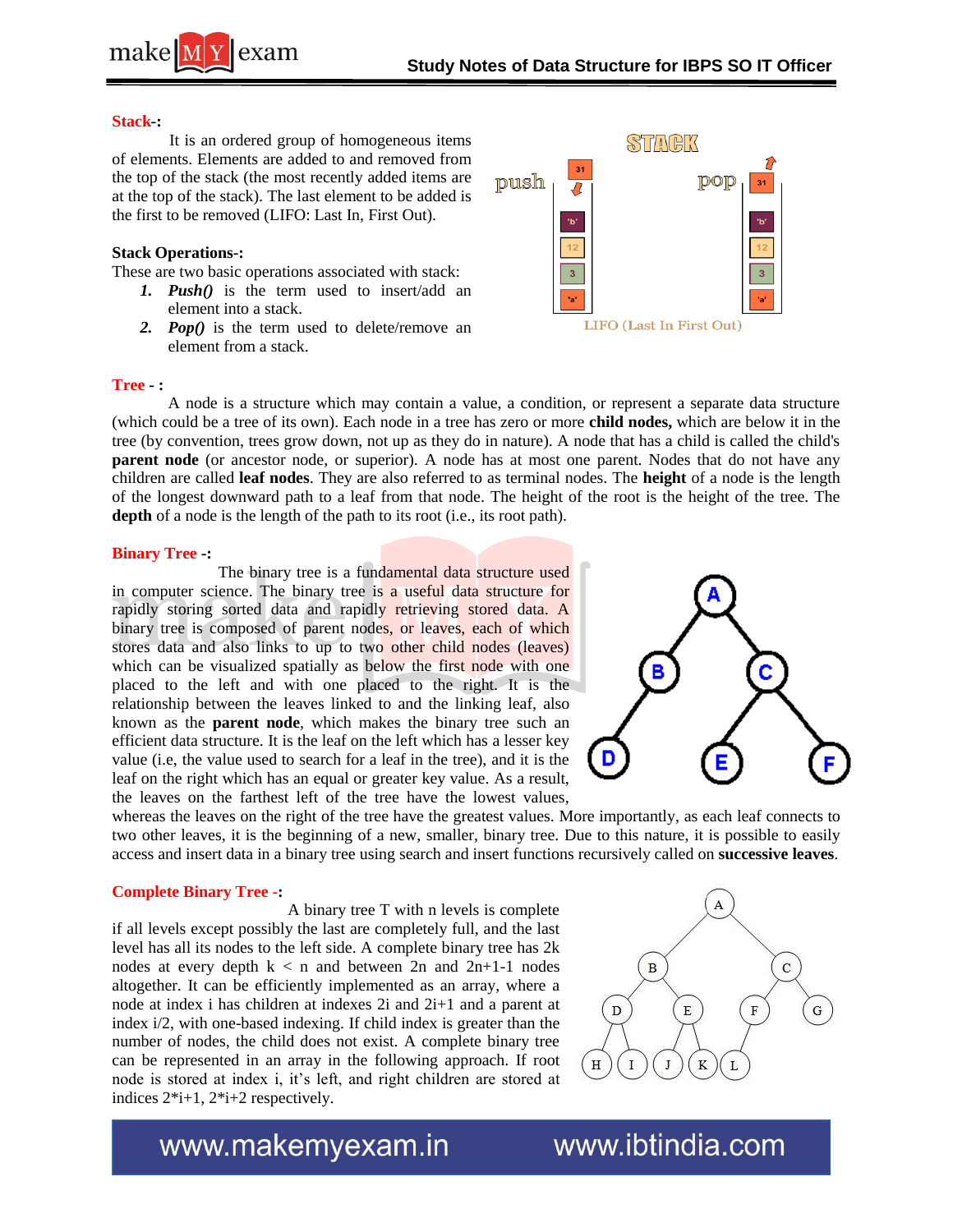



#### **Traversal:-**

 A traversal is a process that visits all the nodes in the tree. Since a tree is a nonlinear data structure, there is no unique traversal.

There are three different types traversals,

- **PreOrder traversal** visit the parent first and then left and right children.
- **InOrder traversal** visit the left child, then the parent and the right child.
- **PostOrder traversal** visit left child, then the right child and then the parent. There is only one kind of breadth-first traversal--the level order traversal.

This traversal visits nodes by levels from top to bottom and from left to right. As an example consider the following tree and its four traversals:

**PreOrder** - 8, 5, 9, 7, 1, 12, 2, 4, 11, 3 **InOrder** - 9, 5, 1, 7, 2, 12, 8, 4, 3,11

**PostOrder** - 9, 1, 2, 12, 7, 5, 3, 11,4, 8

In the next picture we demonstrate the order of node visitation. Number 1 denotes the first node in a particular traversal and 7 denote the last node.



#### **Binary Search Tree-:**

 We consider a particular kind of a binary tree called a Binary Search Tree (BST). The basic idea behind this data structure is to have such a storing repository that provides the efficient way of data sorting, searching and retrieving. A BST is a binary tree where nodes are ordered in the following way:

- Each node contains one key (also known as data)
- $\hat{\mathbf{v}}$  The keys in the left subtree are less than the key in its parent node, in short  $L < P$ .
- The keys in the right subtree are greater the key in its parent node, in short  $P < R$ .
- Duplicate keys are not allowed.

In the following tree all nodes in the left subtree of 10 have keys  $<$  10 while all nodes in the right subtree  $>$  10. Because both the left and right subtrees of a BST are again search trees; the above definition is recursively applied to all internal nodes:



### www.makemyexam.in

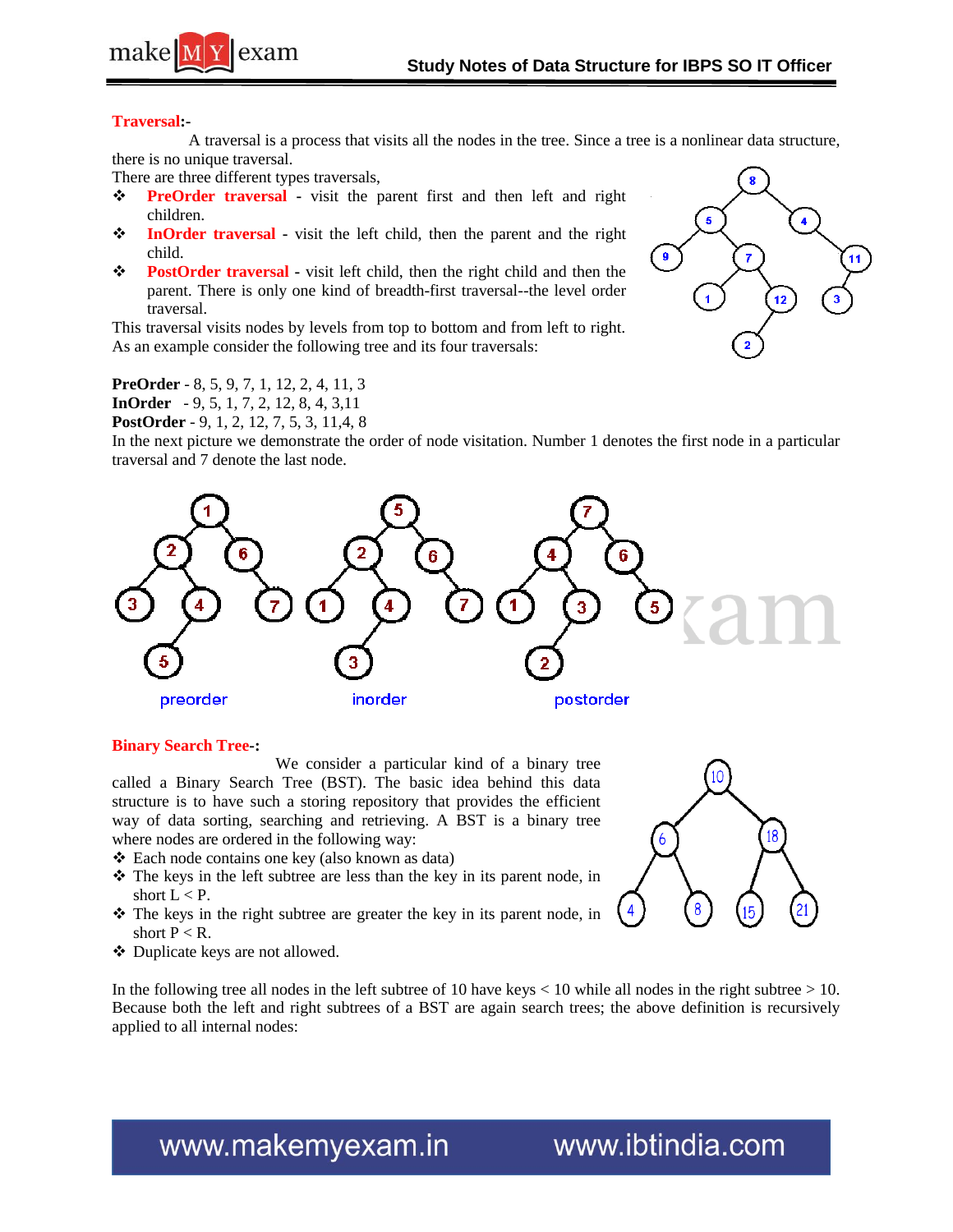

#### **Heaps-:**

 A **heap** is a binary tree where the elements are arranged in a certain order proceeding from smaller to larger. In this way, a heap is similar to a binary search tree (discussed previously), But the arrangement of the elements in a heap follows rules that are different from a binary search tree:

1. In a heap, the element contained by each node is greater than or equal to the elements of that node's children. 2. The tree is a complete binary tree, so that every level except the deepest must contain as many nodes as possible and at the deepest level, all the nodes are as far left as possible.

#### **Linear Search-:**

 Linear search or sequential search is a method for finding a particular value in a list that consists of checking every one of its elements, one at a time and in sequence, until the desired one is found.

#### **Binary search-:**

 A binary search or half-interval search algorithm finds the position of a specified input value (the search "key") within an array sorted by key value. For binary search, the array should be arranged in ascending or descending order. In each step, the algorithm compares the search key value with the key value of the middle element of the array. If the keys match, then a matching element has been found and its index is returned. Otherwise, if the search key is less than the middle element's key, then the algorithm repeats its action on the sub-array to the left of the middle element or, if the search key is greater, on the sub-array to the right. If the remaining array to be searched is empty, then the key cannot be found in the array and a special "not found" indication is returned.

#### **Graph-:**

Data sometimes contains a **relationship between pairs** of elements which is not necessarily hierarchical in nature, e.g. an airline flights only between the cities **Undirected Graph Directed Graph** connected by lines. This data structure is called Graph.

**Graph representation**: a graph is a collection of vertices (*or nodes)*, pairs of which are joined by edges (*or lines).*

#### **Graph operations and representation-:**

- **1. Path problems**: Since a graph may have more than one path between two vertices, we may be interested in finding a path with a particular property. For example, find
- a path with the minimum length from the root to a given vertex (node).
- **2. Simple path:** a path in which all vertices, except possibly the first and last, are different.
- **3. Undirected graph:** a graph whose vertices do not specify a specific direction.
- **4. Directed graph:** a graph whose vertices do specify a specific direction.
- **5. Connected graph:** there is at least one path between **every** pair of vertices.
- **6. Bipartite graphs:** graphs that have vertexes that are partitioned into 2 subsets A and B, where every edge has one endpoint in subset A and the other endpoint in subset B.
- **7. A complete graph:** an n-vertex undirected graph with n(n-1)/2 edges is a complete graph.
- **8. A complete digraph:** (denoted as Kn) for n-vertices a complete digraph contains exactly n(n-1) directed edges
- **9. Incident:** the edge  $(i, j)$  is incident on the vertices i and j (there is a path between i and j)
- **10. In-degree:** the in-degree d of vertex i is the # of edges incident to i (the # of edges coming into this vertex)
- **11. The out-degree:** the out-degree d of vertex i is the # of edges incident from vertex i (the # of edges leaving vertex i)
- **12. The degree of a vertex**: the degree d of vertex i of an undirected graph is the number of edges incident on vertex i
- **13. Connected component**: a maximal sub-graph that is connected, but you cannot add vertices and edges from the original graph and retain connectedness. A connected graph has EXACTLY one component
- **14. Communication network**: Each edge is a feasible link that can be constructed. Find the components and create a small number of feasible links so that the resulting network is connected

www.makemyexam.in

www.ibtindia.com